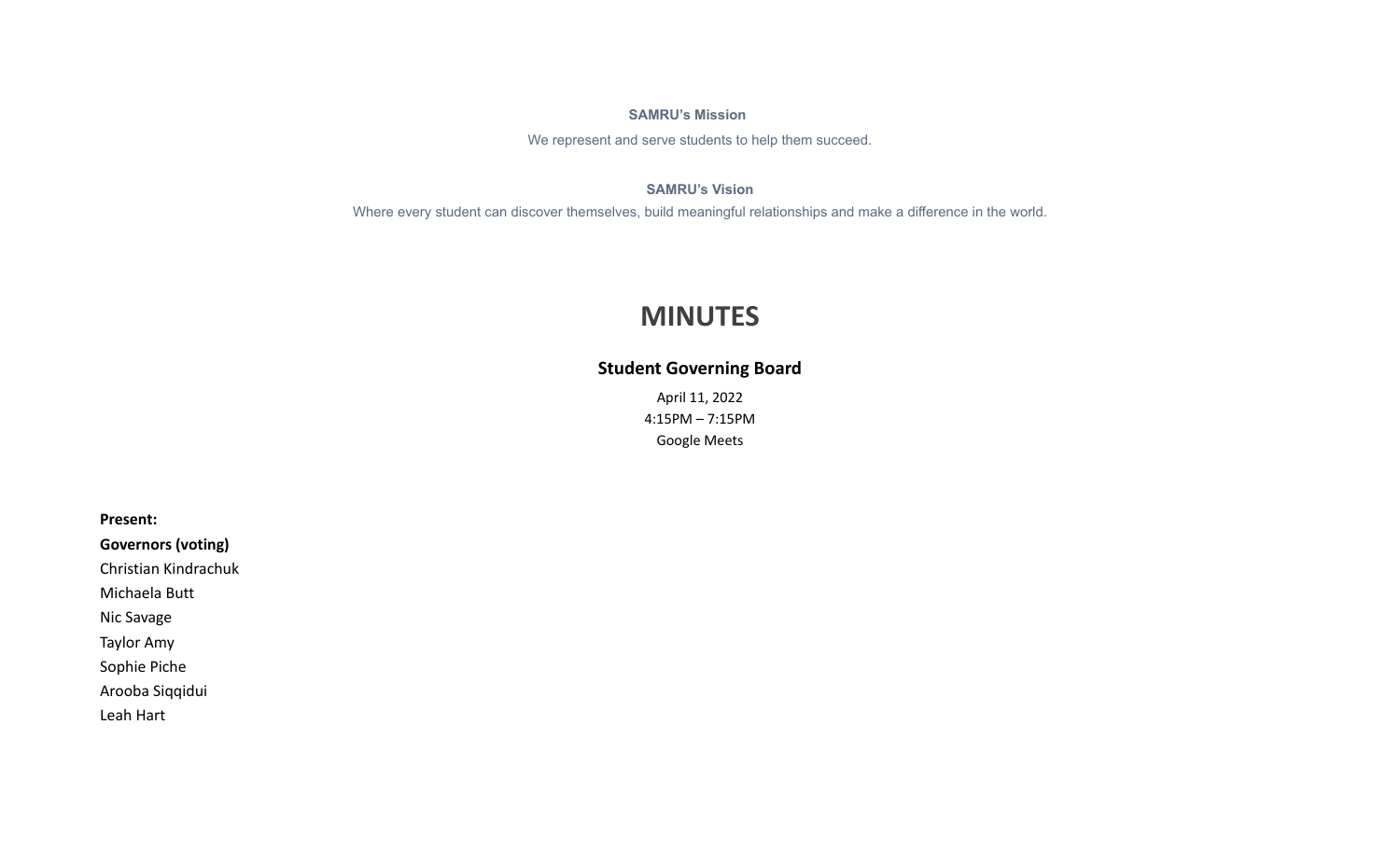Tristalyn GiVogue Andrea Barlaan Avery McLellan Nancy Tran (part)

# **SAMRU Support (non-voting):**

Ashley Schreiner (Speaker) Spirit River Striped Wolf (Representation Executive Council President) Joseph Nguyen (Representation Executive Council, VP Student Affairs, incoming President) Pat Cochrane (Governance Coach) Brian Walters (Executive Director) Megan Borg (Governance Manager, scribe)

Guests:

Sonia Van Cauwenberghe, Scotia Investments Ming Yang, SAMRU Finance Manager

### **Regrets**

Michelle Gladue Erin Hepburn

#### **Land Recognition**

'Before we begin, we recognize that we are fortunate to be situated on Treaty 7 lands, including the Niitsitapi (nit-SIT-ah-pee, or Blackfoot) Nations of the Siksika (SICK-sick-ah), Kainai (GUY-nuy) and Piikani (pih-GAH-nee); the Tsuu T'ina (TSOO-tunuh) Nation; the Nakoda (nuh-KO-dah) Nations of the Bearspaw, Chiniki (CHIN-ee-kee) and Wesley; and the Metis Nations. Through this land acknowledgement we honour the agreements between the ancestral peoples of this land and the first Euro-Canadian settlers; agreements that have been historically *dishonoured. We are all treaty people.'*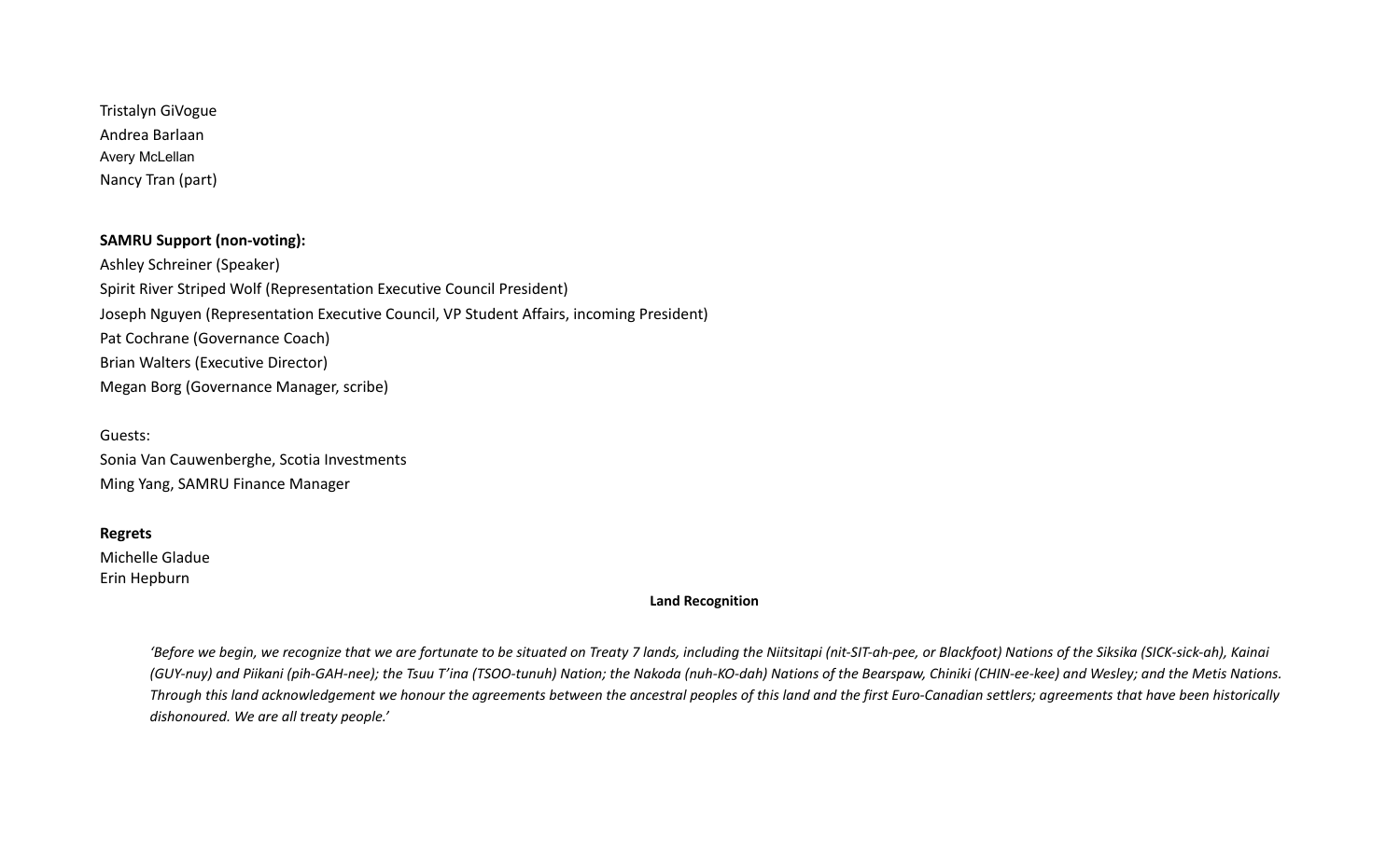| <b>Topic</b>                           | <b>Motion(s)</b>                                                                                                                                                                                                                                                                                                                                                                                                                                                                          | <b>Discussion Notes</b>                                                                                                                            |
|----------------------------------------|-------------------------------------------------------------------------------------------------------------------------------------------------------------------------------------------------------------------------------------------------------------------------------------------------------------------------------------------------------------------------------------------------------------------------------------------------------------------------------------------|----------------------------------------------------------------------------------------------------------------------------------------------------|
| <b>Approval of Agenda</b>              | Motion: To approve the agenda.<br>Hart/Savage<br>Carried                                                                                                                                                                                                                                                                                                                                                                                                                                  |                                                                                                                                                    |
| <b>Approval of Consent Agenda</b>      | Motion: To approve the consent<br>agenda.<br>Kindrachuk/Butt<br>Carried                                                                                                                                                                                                                                                                                                                                                                                                                   |                                                                                                                                                    |
| <b>Scotia Investments Presentation</b> | Sonia Van Cauwenberghe from Scotia Investments gave a presentation to the Board on:<br>The current investments economy<br>SAMRU's current investments and performance over the last year, as well as the 10 year average.<br>The effects of covid on the economy and how it related to investments<br>Overview of investment policy review and confirmation that Scotia is working within the policy statements.<br>Governor Tran joined the meeting.<br>Sonia and Ming left the meeting. |                                                                                                                                                    |
| <b>Board Professional Development</b>  | Discussion points:<br>Questions to ask as a Governor<br>Board purposes                                                                                                                                                                                                                                                                                                                                                                                                                    | Governance Coach Cochrane gave a presentation to the Board around Governor roles on the Board - why are there here and what is their contribution. |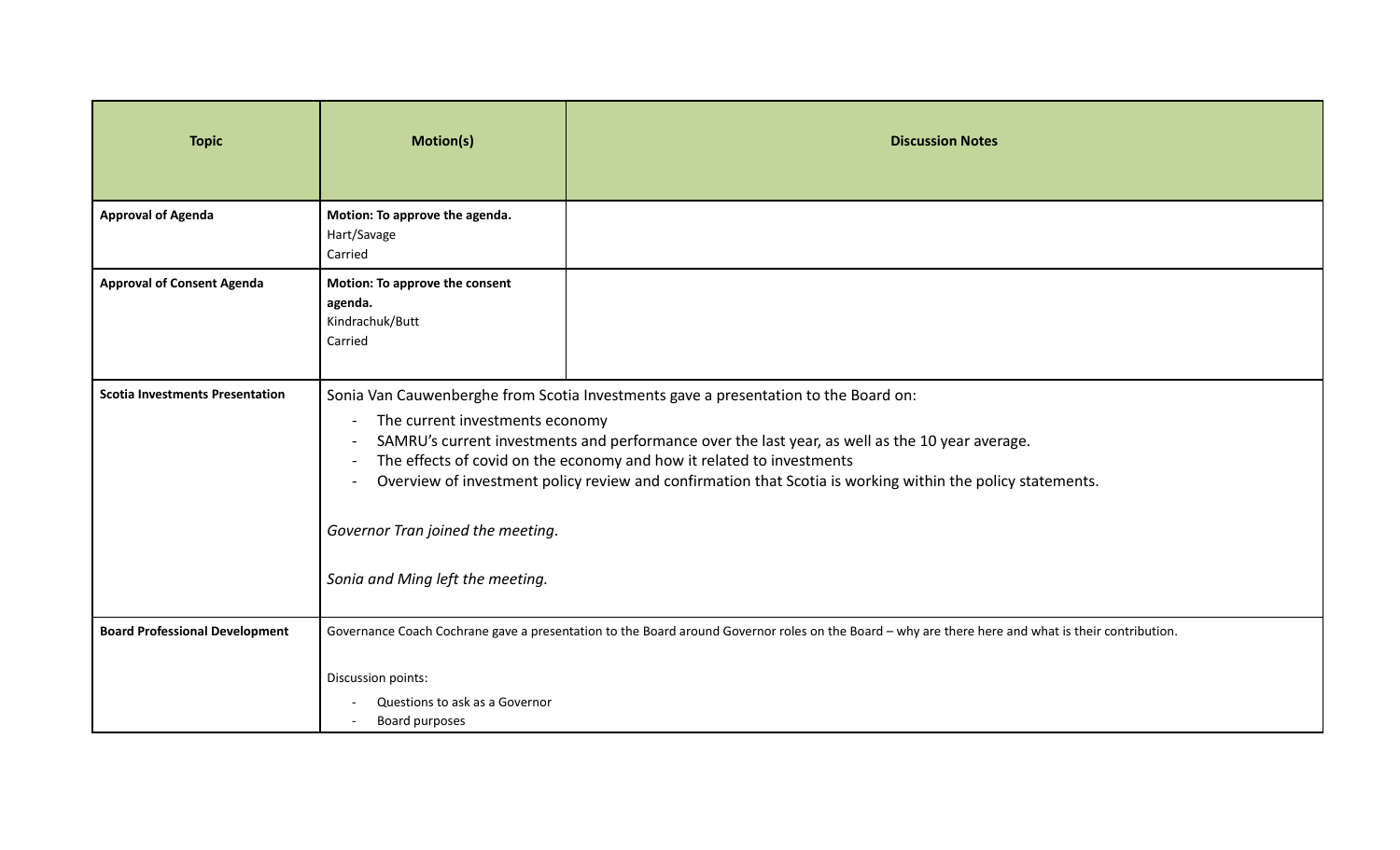|                                           | <b>Expectations of Board members</b>                                                                                                                                                                                                                                                                                                                                                                                                                                                                                                                                                                                                                                                                                                                                                                                                                                                                                                                                                                                                                                                                                                                                                                                                                                                                |  |
|-------------------------------------------|-----------------------------------------------------------------------------------------------------------------------------------------------------------------------------------------------------------------------------------------------------------------------------------------------------------------------------------------------------------------------------------------------------------------------------------------------------------------------------------------------------------------------------------------------------------------------------------------------------------------------------------------------------------------------------------------------------------------------------------------------------------------------------------------------------------------------------------------------------------------------------------------------------------------------------------------------------------------------------------------------------------------------------------------------------------------------------------------------------------------------------------------------------------------------------------------------------------------------------------------------------------------------------------------------------|--|
| <b>SAMRU Program &amp; Service Review</b> | Executive Director Walters presented the Board with the SAMRU program and service review, noting that this information is in preparation for the Board<br>receiving the budget draft at the June meeting. It was noted that it is a requirement in the Bylaws for the Board to receive an annual program and services<br>review.                                                                                                                                                                                                                                                                                                                                                                                                                                                                                                                                                                                                                                                                                                                                                                                                                                                                                                                                                                    |  |
|                                           | Presentation points:<br>Pandemic assumptions overview<br>General fees assumptions overview<br>Operational restructuring assumptions overview<br>Program & Service review overview, noting continuing projects, new pilot projects, and projects under review.<br>Overview of upcoming capital expenses, some examples including council chambers technology, Wyckham House furniture, and general IT equipment.<br>Discussion:<br>How will the new pilot projects impact the organization cost-wise? ED Walters clarified that the department managers identify outcomes (community building, social<br>opportunities for students, raise awareness of Wyckham House, etc), and then develop programming to meet the outcomes - then resourcing is planned for.<br>SAMRU is committed to a break-even budget - we work within the restraints of revenue vs expenses.<br>We wouldn't discontinue a successful program in place of a pilot project. If a project is under review, it means we look at the value of the project and how many<br>students it is impacting and prioritize from there.<br>Discussion re: awareness of SAMRU programs and services. There was information provided around the student satisfaction and awareness survey.<br>Action: Add "SAMRU Awareness" to May Talk Soup |  |
|                                           |                                                                                                                                                                                                                                                                                                                                                                                                                                                                                                                                                                                                                                                                                                                                                                                                                                                                                                                                                                                                                                                                                                                                                                                                                                                                                                     |  |
| <b>Signing Authorities</b>                | Motion: To remove Spirit River Striped<br>Requirement of the bank.<br>Wolf and Rachel Timmermans as signing<br>Signing authorities are outlined in our Bylaws: Two REC members and the ED or designate.<br>authorities as of May 1, 2022.<br>Needs signatures of 2 Governors<br>Barlaan/Hart<br>Carried                                                                                                                                                                                                                                                                                                                                                                                                                                                                                                                                                                                                                                                                                                                                                                                                                                                                                                                                                                                             |  |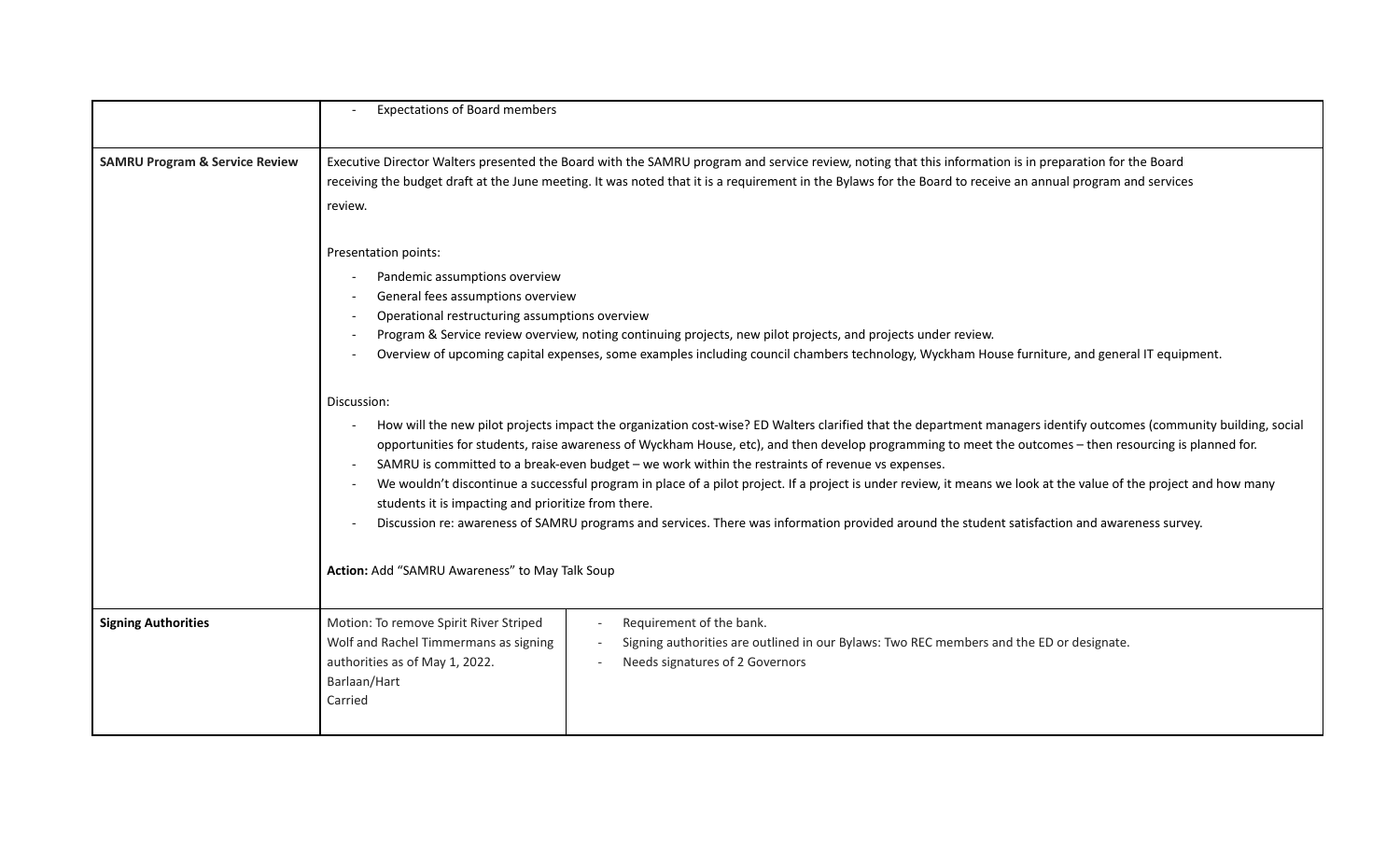|                                         | Motion: To add Pamela Malec and Tera<br>Leigh Cardinal as signing authorities<br>effective May 1, 2022.<br>Barlaan/Kindrachuk<br>Carried                                                     |                                                                                                                                                                                                                                                                                                                                                                                                                             |
|-----------------------------------------|----------------------------------------------------------------------------------------------------------------------------------------------------------------------------------------------|-----------------------------------------------------------------------------------------------------------------------------------------------------------------------------------------------------------------------------------------------------------------------------------------------------------------------------------------------------------------------------------------------------------------------------|
|                                         | Motion: For Joseph Nguyen and Yasmin<br>Ahmed to remain a signing authority.<br>Barlaan/Tran<br>Carried<br>Action: Two Governors to come into                                                |                                                                                                                                                                                                                                                                                                                                                                                                                             |
|                                         | SAMRU reception to sign this week.                                                                                                                                                           |                                                                                                                                                                                                                                                                                                                                                                                                                             |
| <b>Speaker Recruitment Work Group</b>   | Motion: To appoint the following<br><b>Governors to the Speaker Recruitment</b><br><b>Work Group:</b><br>1. Governor Kindrachuk<br>2. Governor Siddiqui<br>3. Governor Tran<br>Barlaan/Amy   | The job posting is already up and will remain open until a successful candidate is hired.<br>Time commitment will be dependent on applications received and how many interviews are selected, but anticipate one<br>hour per interview.<br>Work Group will meet in April/early May.<br>- Staff support is available.                                                                                                        |
| <b>ED Performance Review Work Group</b> | Motion: To appoint the following<br><b>Governors to the ED Performance</b><br><b>Review Work Group:</b><br>1. Governor Barlaan<br>2. Governor Amy<br>3. Governor Hart<br>Tran/Amy<br>Carried | Requirement for the Board to complete annually before the fiscal year end<br>ED Walters fills in performance review document and submits to work group to review<br>The work group reviews and follows up with ED Walters for any additional information<br>Once satisfied, the Work Group reports to the Accountability Committee.<br>Time commitment will be around two hours, work will be completed near the end of May |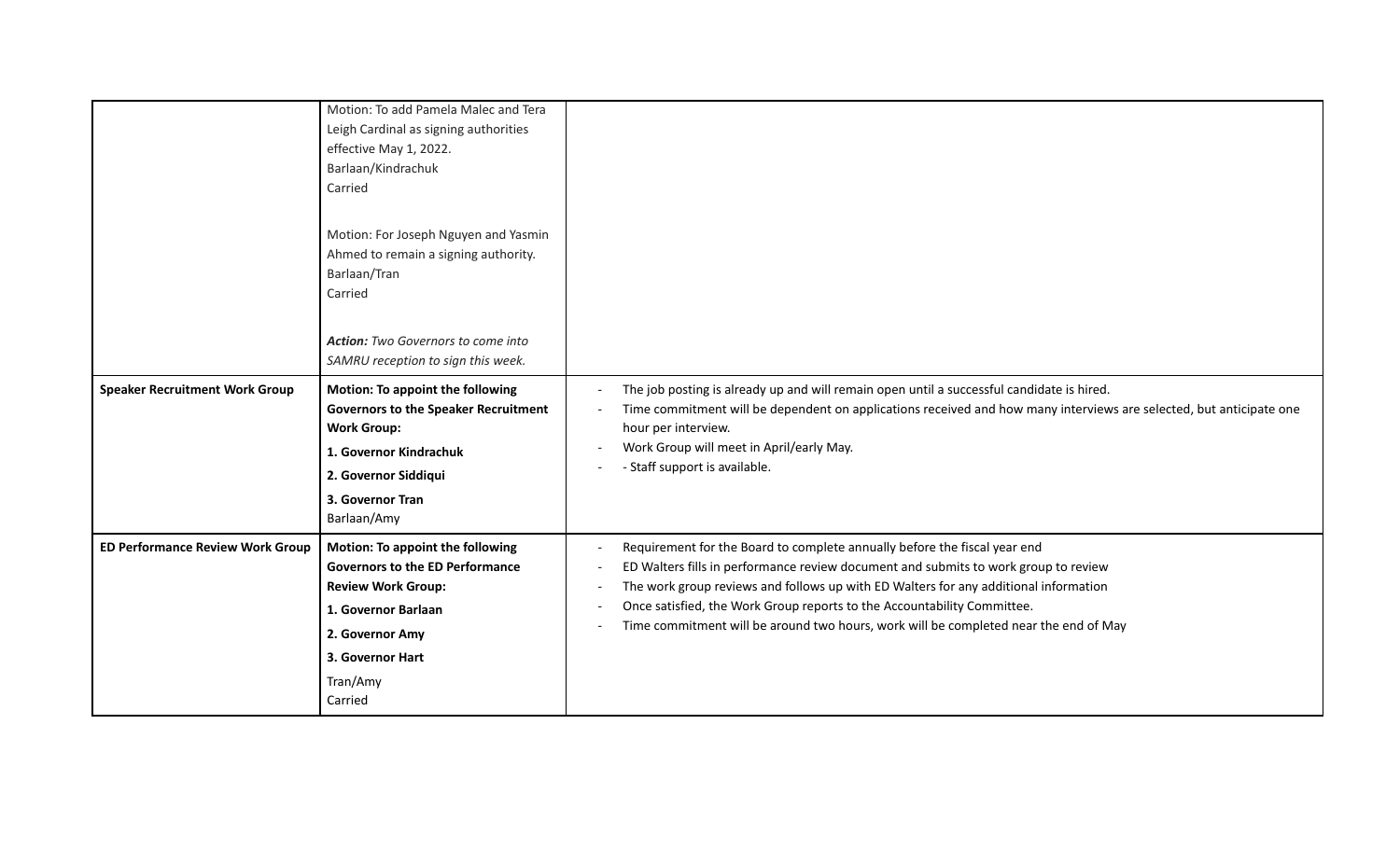| <b>Policy Review</b>                                       | Motion: To approve the Health and<br><b>Safety Policy.</b>                                                                                                                                   | ED Walters presented the health and safety policy.<br>$\blacksquare$                                                                                   |
|------------------------------------------------------------|----------------------------------------------------------------------------------------------------------------------------------------------------------------------------------------------|--------------------------------------------------------------------------------------------------------------------------------------------------------|
|                                                            | Amy/Kindrachuk<br>Carried                                                                                                                                                                    |                                                                                                                                                        |
|                                                            | <b>Motion: To approve the Sustainability</b><br>Policy.<br>Barlaan/Amy<br>Carried                                                                                                            | ED Walters presented the sustainability policy.<br>It was noted that this policy had a lot of procedural elements, which have been removed.            |
|                                                            |                                                                                                                                                                                              | Discussion:                                                                                                                                            |
|                                                            |                                                                                                                                                                                              | Question re: clubs policy/procedures<br>$\overline{\phantom{a}}$                                                                                       |
| <b>MRU Learning Management System</b><br><b>Discussion</b> |                                                                                                                                                                                              | President Striped Wolf gave information to the Board around MRU's new learning management system<br>Information around the steering committee provided |
|                                                            | Motion: To go in camera.<br>Hart/Barlaan<br>Carried<br>Motion: To go out of camera.                                                                                                          |                                                                                                                                                        |
|                                                            | Barlaan/Amy<br>Carried                                                                                                                                                                       |                                                                                                                                                        |
| Announcements                                              | Next meetings: May 9 (Work<br>$\bullet$<br>Group/Committees) and May<br>16 (Board)<br><b>REC Elections Process</b><br>Discussion postponed until REC<br>Elections CRO report is<br>received. |                                                                                                                                                        |